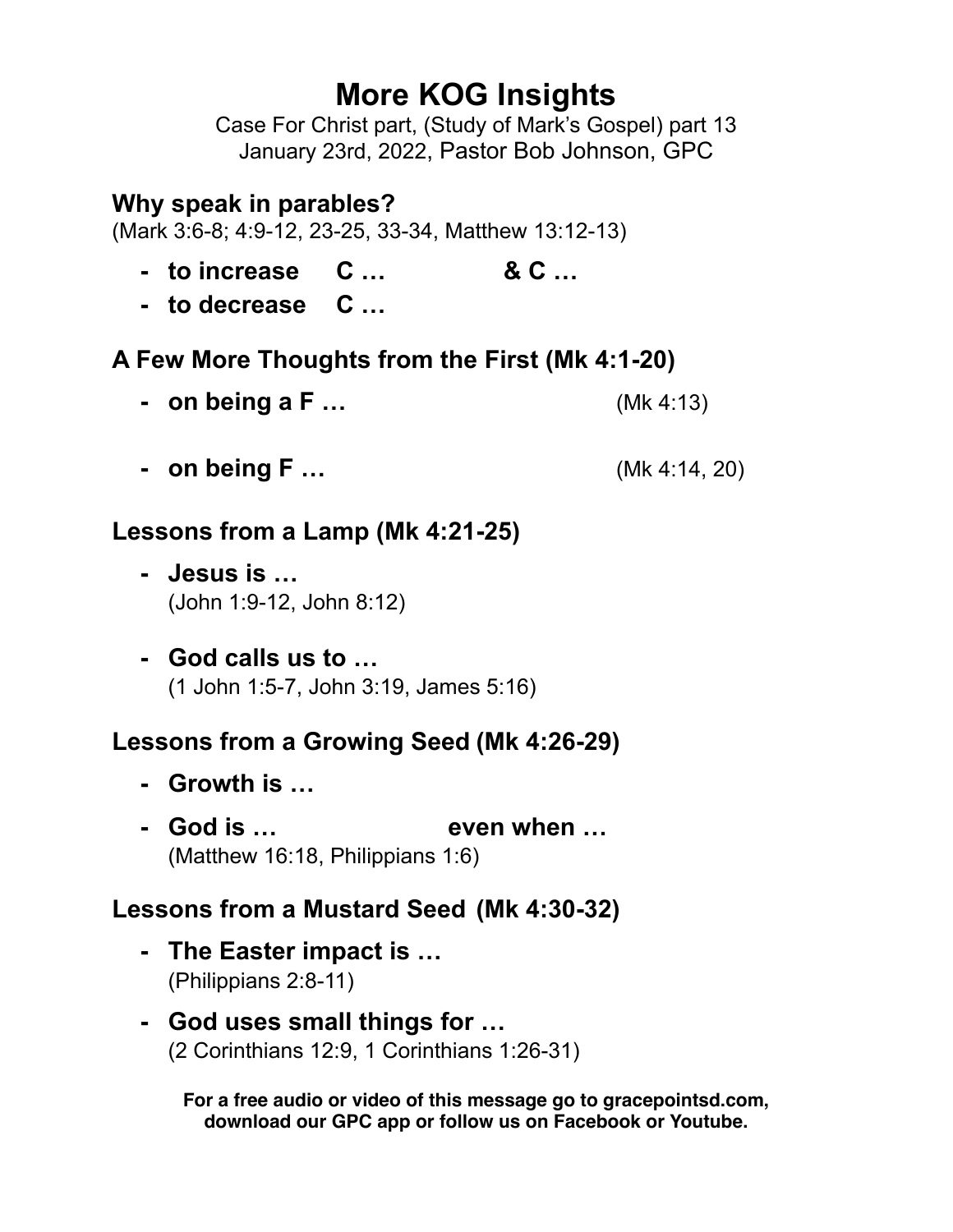# **This Week's Discussion Guide**

Welcome to our second week of our 12 week study and discussion based on our current Sunday series at GPC called, "Case For Christ".

In this series, we are slowly unpacking the Gospel of Mark. Each week we will read and reflect on a passage from Mark's gospel and discuss ways we can apply what we reflect on to our daily lives.

It is our prayer at GPC for our Sundays and small groups to provide the encouragement we all need to support each other as we desire to grow closer to God and build friendships as part of our vision at GPC to raise up committed Christ followers in a healthy church community.

#### **Getting Started:**

Each week, we typically start out with a few general fun questions to get us warmed up :).

In three of the four parables we looked at last Sunday, Jesus used farming as the teaching point. In keeping with this agricultural theme, what would you say is your favorite plant, flower or tree?

One of the reasons Jesus used parables when he taught was to raise curiosity to prompt the crowd to reflect more and seek further clarity.

Speaking of curiosity, if you had the time, what are you curious about that you would like to learn more about? Or become better at? Or maybe even take a class on?

#### **Reviewing and Reflecting on the Passage:**

Let's read the passage from last Sunday. (Mark 4:10-13, 21-34)

After reading this passage and looking back on your notes from Sunday, was there a particular thought, verse or comment that caught your attention, challenged you or raised a question for you?